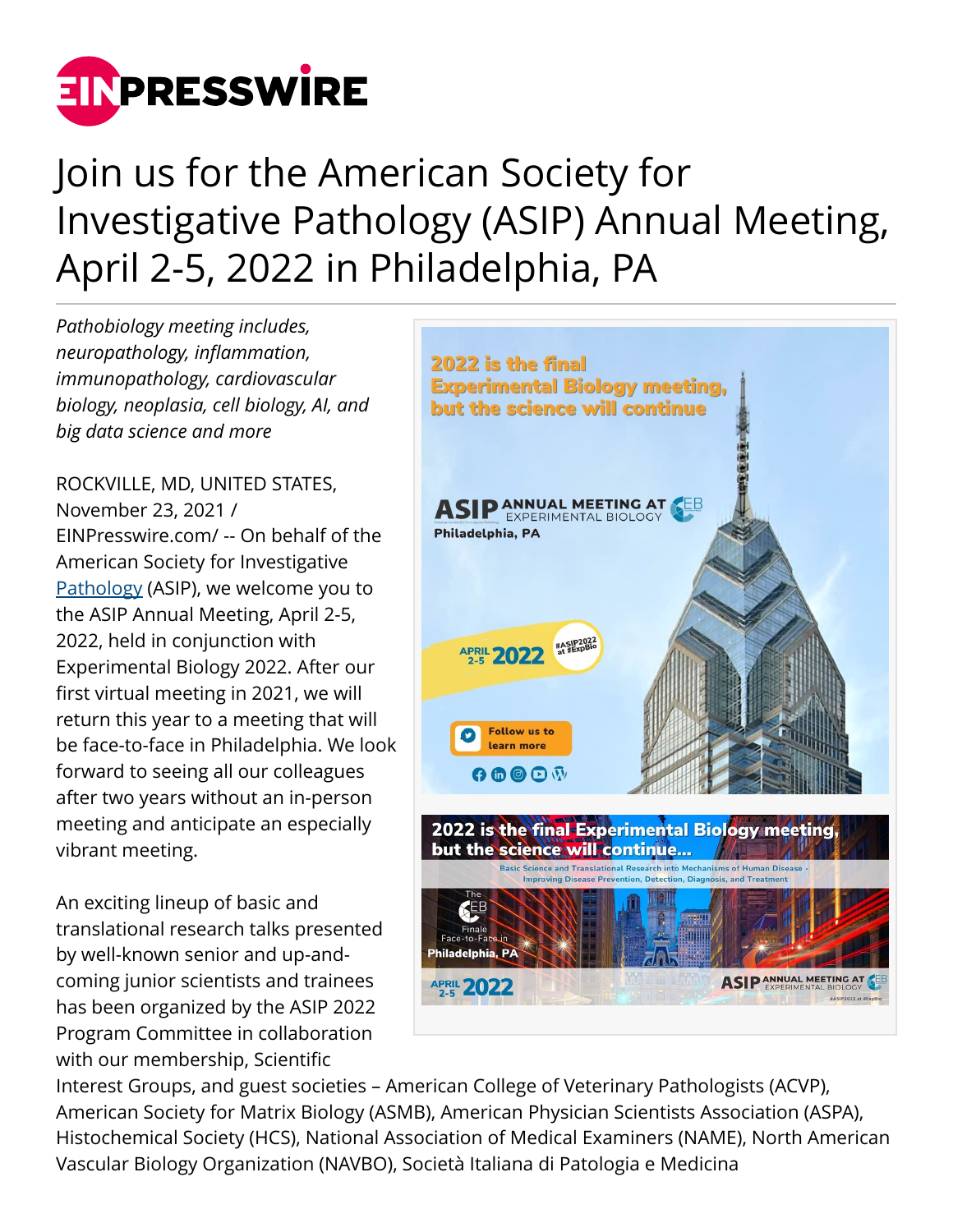Traslazionale/Italian Society of Pathology and Translational Medicine (SIPMeT), Society for Cardiovascular Pathology (SCVP) and the Society of Toxicologic Pathology (STP).

The 2022 ASIP Annual Meeting includes sessions communicating cutting edge science and translational research, commingled with educational, professional development, and diversity enhancement sessions that will appeal to trainees and junior and



senior faculty. As a reflection of the research interests of the ASIP membership, symposia, workshops, minisymposia, poster blitz, and poster sessions will focus on the latest science in liver [pathobiology](https://www.experimentalbiology.org/abstracts), neuropathology, gene expression regulation, inflammation, immunopathology, cardiovascular biology, neoplasia, endothelial and epithelial cell biology,

"

The ASIP annual meeting at Experimental Biology is my annual meeting to go to and send my trainees. The science is excellent, and there opportunities to connect with peers in a scientific environment." *Pilar Alcaide, PhD* fundamental cell biology, artificial intelligence, and big data science.

Fundamental components of the four-day program are multiple ASIP-sponsored abstract-driven mini-symposia and poster sessions. The ASIP maintains its strong commitment to supporting young investigators and trainee members, and the program emphasizes these opportunities for trainees and junior faculty. Importantly, ASIP Trainee members (including undergraduate students) and Junior Faculty who submit abstracts to ASIP Topic Categories are eligible to be considered for travel awards.

Please see the details about the many special award opportunities at [www.asip.org/awards/.](http://www.asip.org/awards/)

As a member of the investigative pathology community, we invite and encourage your participation in the 2022 ASIP Annual Meeting. Please join us to stay abreast of leading scientific research into deciphering the pathways of health and pathology that will lead to better biomarker development, disease prevention, diagnosis, and treatment.

Any faculty (senior or junior) or trainee with interest in becoming more involved in the many ASIP-related educational, career development, research, and leadership opportunities should feel free to contact us at ASIP.ORG.

The abstract submission and award submission deadline is Tuesday, Nov. 30, 2021 at 11:59 PT.